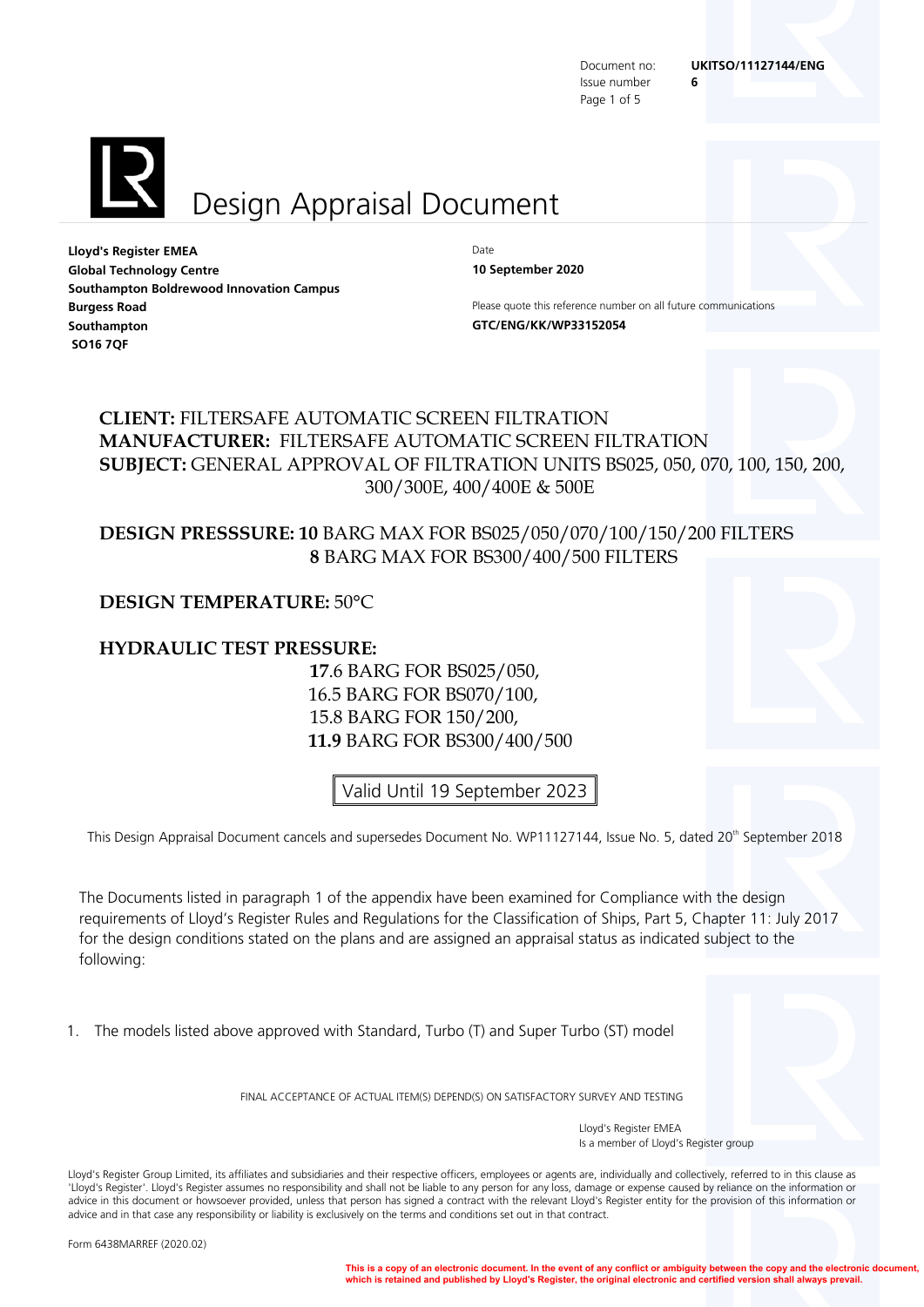Document no: **UKITSO/11127144/ENG** Issue number **6**

**Lloyd's Register EMEA** Date **Global Technology Centre 10 September 2020 Southampton Boldrewood Innovation Campus Southampton GTC/ENG/KK/WP33152054 SO16 7QF**

Page 2 of 5

**Burgess Road Please quote this reference number on all future communications** 

- 2. All pressure retaining material certificates are to be to the satisfaction of the attending Surveyor in accordance with Lloyd's Register Rules Part 5 Chapter 11 Section 1.7.1
- 3. Filter component materials are to comply with specification, manufacture and testing requirements of Chapter 6 of the LR Rules for materials.
- 4. The leg length of each of the fillet welds for nozzle is to be not less than 1.4 times the actual thickness of the thinner of the parts being joined in accordance with Part 5, Chapter 10, Section 14.5.3 of LR Rules for Ships.
- 5. Mountings are to be subjected to a hydraulic test of twice the approved design pressure as per Part 5 Chapter 11 Section 10.2.1
- 6. Bolt tightening device should be used to ensure the bolting up the bolts is not overstressed.
- 7. Load cycles have not been considered in this appraisal as information submitted does not define.
- 8. External loads and/or moments caused by wind and ship motions have not been considered in this appraisal as information submitted does not define.
- 9. It is concluded that the NBR gasket material are used. The gasket factors have been extracted from the manufacturer's calculations.
- 10. The design appraisal of main flange is based on soft gasket case.
- 11. Should the manufacturer change the design or materials Lloyd's Register must be advised. Failure to do so will render this General Approval invalid.
- 12. The items referred to in this document are approved for installation in a ship classed by Lloyd's Register insofar as the above rules remain applicable and are not amended, and subject to the comments made in this design

FINAL ACCEPTANCE OF ACTUAL ITEM(S) DEPEND(S) ON SATISFACTORY SURVEY AND TESTING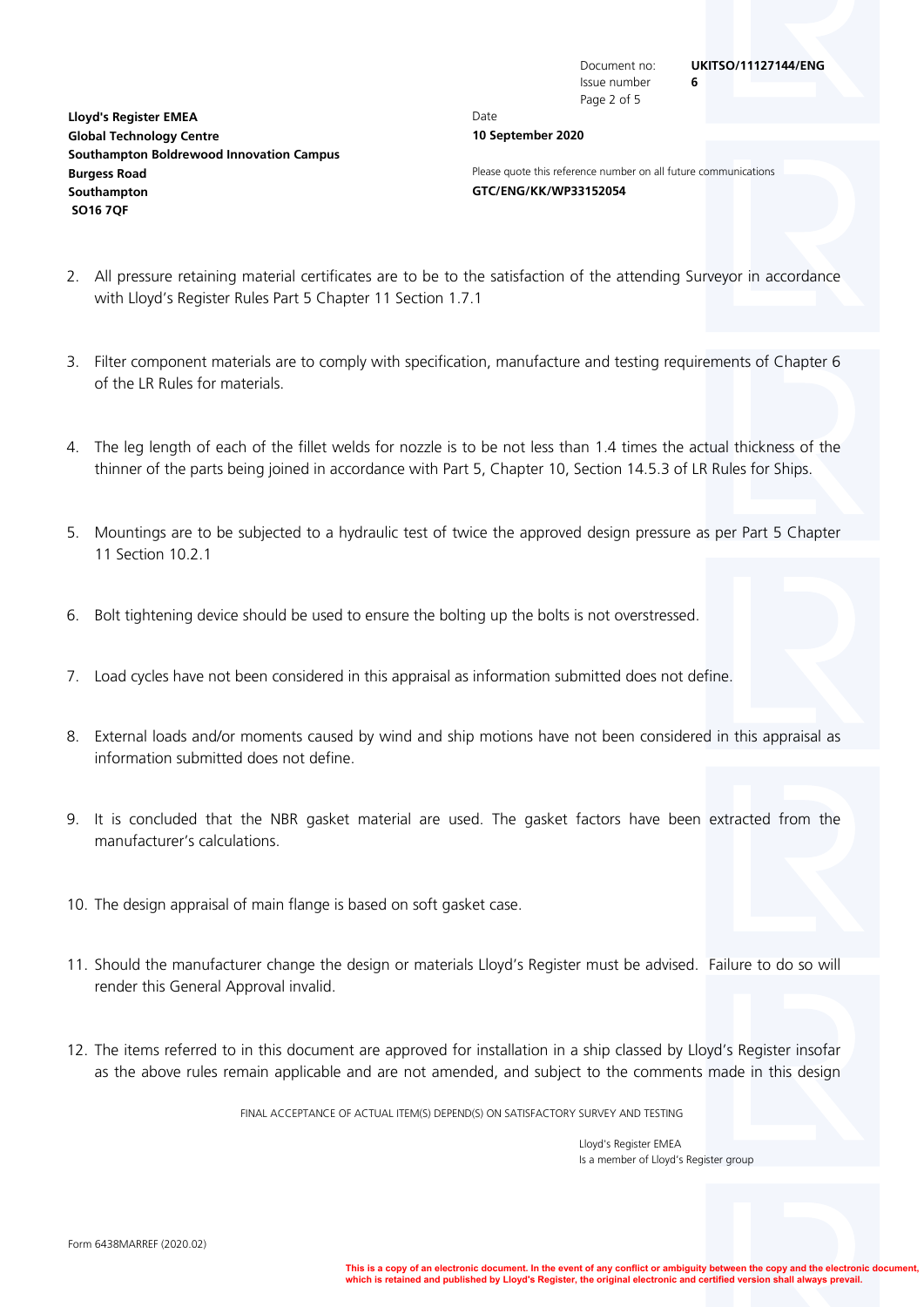**Lloyd's Register EMEA** Date **Global Technology Centre 10 September 2020 Southampton Boldrewood Innovation Campus Burgess Road Please quote this reference number on all future communications Southampton GTC/ENG/KK/WP33152054 SO16 7QF**

appraisal.

Issue number **6** Page 3 of 5

### Document no: **UKITSO/11127144/ENG**

LR031.1.2016.06 **Lloyd's Register EMEA** Kisoo Kwon UK & I Technical Support Office OfficeLloyd's Register

KR0351.20K6WVON Senior Specialist Engineering Systems UK & I TSO Marine & Offshore T: +44 (0)330 414 0363 (Engineering) T: +44 (0)330 414 0345 (Direct line) E: engineering@lr.org W: www.lr.org

FINAL ACCEPTANCE OF ACTUAL ITEM(S) DEPEND(S) ON SATISFACTORY SURVEY AND TESTING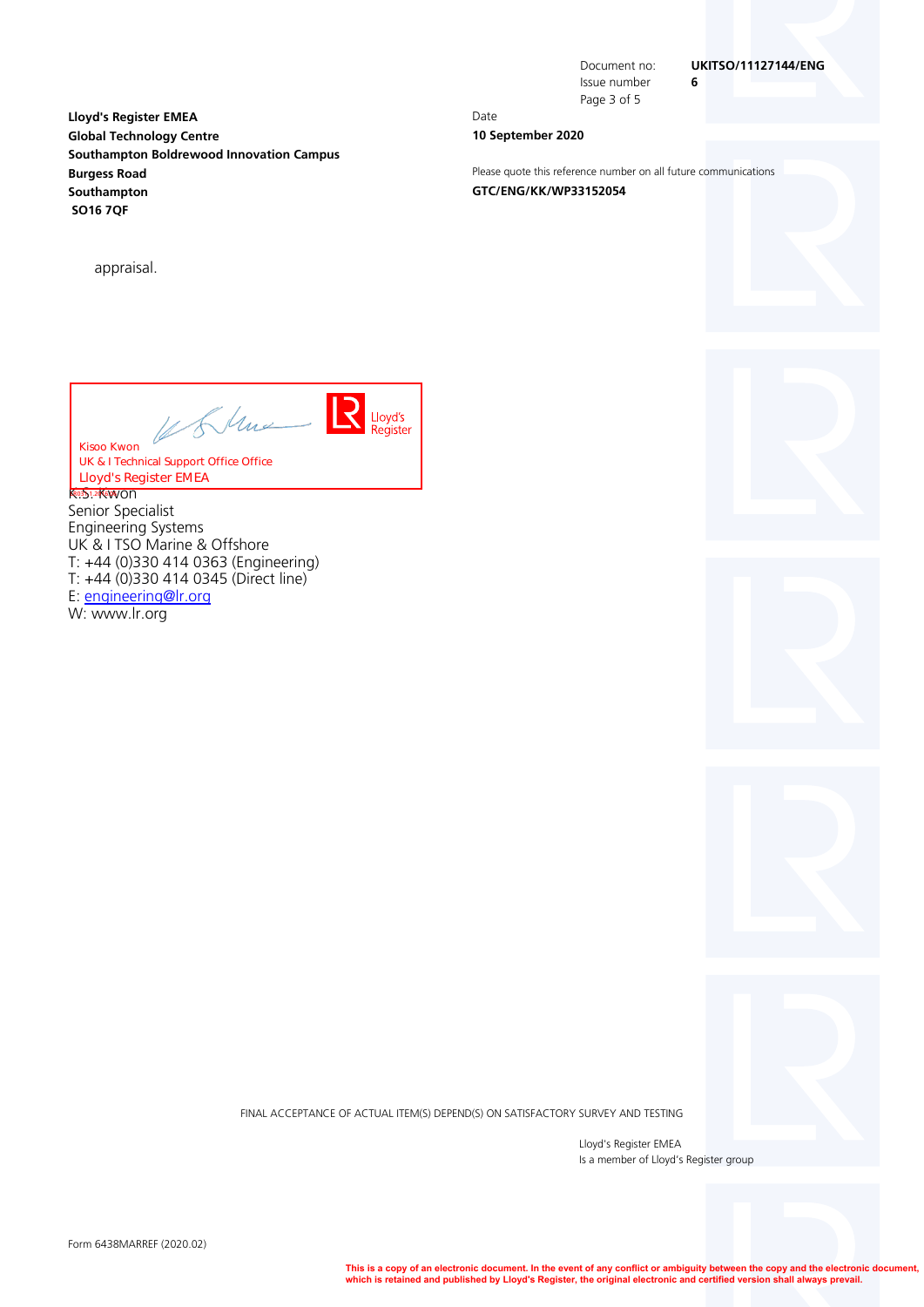Issue number **6** Page 4 of 5

**Lloyd's Register EMEA** Date **Global Technology Centre 10 September 2020 Southampton Boldrewood Innovation Campus Southampton GTC/ENG/KK/WP33152054 SO16 7QF**

**Burgess Road Please quote this reference number on all future communications** 

# Appendix

| 1. | The documents listed below have been examined                                                          |      |                                                    |        |                   |  |
|----|--------------------------------------------------------------------------------------------------------|------|----------------------------------------------------|--------|-------------------|--|
|    | Document No.                                                                                           | Rev. | Title                                              | Status | Date              |  |
|    | W-0000101-B                                                                                            | G    | Filter Body, BS025-3" DIN 3 sheets                 | AQ     | 16 October 2017   |  |
|    | M-0000271                                                                                              | Β    | <b>Bracket for Conduit</b>                         | SI     | 16 October 2017   |  |
|    | M-0000280                                                                                              | B    | <b>Bracket for Nameplate</b>                       | SI     | 16 October 2017   |  |
|    | W-0000141-B-XX                                                                                         | B    | Back Lid-H12" (T.24mm)                             | AQ     | 16 October 2017   |  |
|    | W-0000959                                                                                              | Β    | Front Lid FT (BS25/BS50), 2 sheets                 | AQ     | 16 October 2017   |  |
|    | W-0000170-C                                                                                            | F    | Filter Body, BS050-06 DIN 3 sheets                 | AQ     | 16 October 2017   |  |
|    | W-0000105-B                                                                                            | Ε    | Filter Body, BS070-06 DIN Thickness 3 sheets       | AQ     | 16 October 2017   |  |
|    | W-0000145-B-XX                                                                                         | C    | Back Lid-H16" (T.26mm)                             | AQ     | 16 October 2017   |  |
|    | W-0000958-XX                                                                                           | A    | Front Lid FT (BS70/BS100), 2 sheets                | AQ     | 16 October 2017   |  |
|    | W-0000172-B                                                                                            | C    | Filter Body, BS100-10 DIN, 3 sheets                | AQ     | 16 October 2017   |  |
|    | W-0000149-B-XX                                                                                         | C    | Back Lid-H24" (T.28mm)                             | AQ     | 16 October 2017   |  |
|    | W-0000330                                                                                              | C    | Filter Body, BS150-10 DIN, 3 sheets                | AQ     | 16 October 2017   |  |
|    | W-0000957-XX                                                                                           | A    | Front Lid FT (BS150/BS200), 2 sheets               | AQ     | 16 October 2017   |  |
|    | W-0000111-B-XX                                                                                         | D    | Filter Body, BS200-12 DIN, 3 sheets                | AQ     | 16 October 2017   |  |
|    | W-0000118-B-XX                                                                                         | H    | Filter Body (BS300-14) DIN, 2 sheets               | AQ     | 16 October 2017   |  |
|    | W-0000995-XX                                                                                           | A    | Filter Body (BS300V-14")DIN PN10_special, 9 sheets | AQ     | 7 March 2018      |  |
|    | M-0000449                                                                                              | A    | Saddle Bracket                                     | SI     | 16 October 2017   |  |
|    | W-0000135-B-XX                                                                                         | D    | Base Lid 36" DIN (T=40mm), 2 sheets                | AQ     | 16 October 2017   |  |
|    | W-00001220-XX                                                                                          | C    | Base Lid 36" E (T=40mm), 3 sheets                  | AQ     | 20 September 2018 |  |
|    | W-00001235-XX                                                                                          | A    | Reducer Flange (For 36" E x 6" VIC DIN (C.S.T)     | AQ     | 20 September 2018 |  |
|    | W-0000913-XX                                                                                           | E.   | Front Lid FT (HD), 2 sheets                        | AQ     | 20 September 2018 |  |
|    | W-000XXX-XX                                                                                            | C    | Filter Body, BS300-E, 6 sheets                     | AQ     | 20 September 2018 |  |
|    | W-000XXX-XX                                                                                            | C    | Filter Body, BS400-E, 4 sheets                     | AQ     | 20 September 2018 |  |
|    | W-000XXX-XX                                                                                            | А    | Filter Body, BS500-E, 4 sheets                     | AQ     | 20 September 2018 |  |
|    |                                                                                                        |      | Filter Body, BS300/400/500-E Welding Map, 2 sheets | AQ     | 20 September 2018 |  |
|    | W-0000374-XX                                                                                           | Н    | Filter Body BS400-146 DIN, 2 sheets                | AQ     | 16 October 2017   |  |
| 2. | The documents listed below have been considered together with the submitted documents in the appraisal |      |                                                    |        |                   |  |

| abcaments instea below mave been considered together with the submitted documents in the appraisal |        |                                                           |  |  |  |
|----------------------------------------------------------------------------------------------------|--------|-----------------------------------------------------------|--|--|--|
| Document No.                                                                                       | Rev.   | Fitle                                                     |  |  |  |
| BS25-400                                                                                           | $\sim$ | <b>Calculation Description</b>                            |  |  |  |
| Doc -00-075                                                                                        | Д      | Calculation Description for BS-300E/400E/500E, 12/06/2018 |  |  |  |

FINAL ACCEPTANCE OF ACTUAL ITEM(S) DEPEND(S) ON SATISFACTORY SURVEY AND TESTING